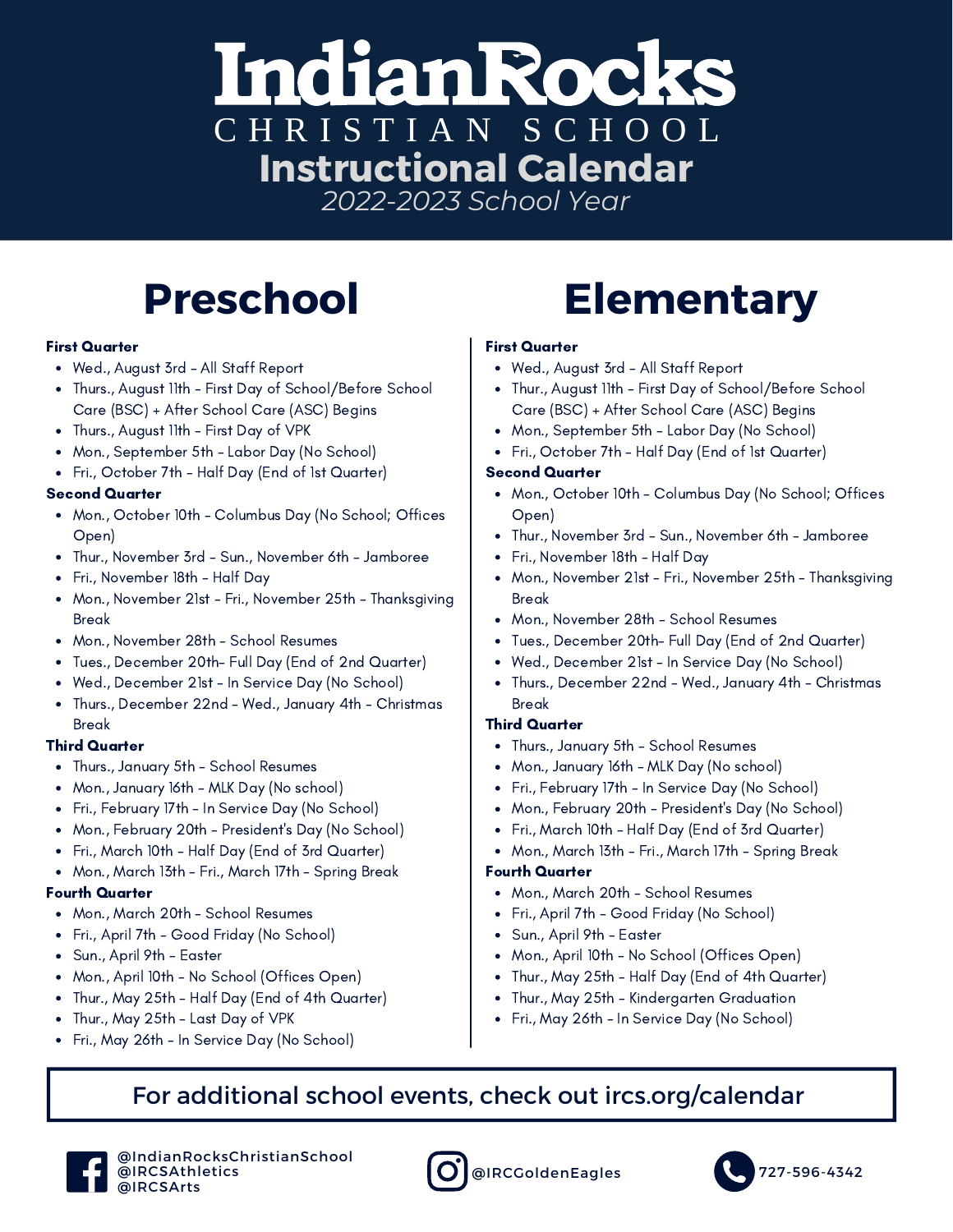### IndianRock C H R I S T I A N S C H O O L **Instructional Calendar** *2022-2023 School Year*

## **Middle School High School**

#### First Quarter

- Wed., August 3rd All Staff Report
- Thur., August 11th First Day of School
- Mon., September 5th Labor Day (No School)
- Fri., October 7th Half Day (End of 1st Quarter)

#### Second Quarter

- Mon., October 10th Columbus Day (No School; Offices Open)
- Thur., November 3rd Sun., November 6th Jamboree
- Fri., November 18th Half Day
- Mon., November 21st Fri., November 25th Thanksgiving Break
- Mon., November 28th School Resumes
- Tues., December 20th- Full Day (End of 2nd Quarter)
- Wed., December 21st In Service Day (No School)
- Thurs., December 22nd Wed., January 4th Christmas Break

#### Third Quarter

- Thurs., January 5th School Resumes
- Mon., January 16th MLK Day (No school)
- Fri., February 17th In Service Day (No School)
- Mon., February 20th President's Day (No School)
- Fri., March 10th Half Day (End of 3rd Quarter)
- Mon., March 13th Fri., March 17th Spring Break

#### Fourth Quarter

- Mon., March 20th School Resumes
- Fri., April 7th Good Friday (No School)
- Sun., April 9th Easter
- Mon., April 10th No School (Offices Open)
- Thur., May 25th Half Day (End of 4th Quarter)
- Fri., May 26th In Service Day (No School)

#### First Quarter

- Wed., August 3rd All Staff Report
- Thur., August 11th First Day of School
- Mon., September 5th Labor Day (No School)
- Fri., October 7th Half Day (End of 1st Quarter)

#### Second Quarter

- Mon., October 10th Columbus Day (No School; Offices Open)
- Thur., November 3rd Sun., November 6th Jamboree
- Fri., November 18th Half Day
- Mon., November 21st Fri., November 25th Thanksgiving Break
- Mon., November 28th School Resumes
- Thurs., December 15th Fri., December 16th Exams
- Mon., December 19th Exams
- Tues., December 20th Exams / Half Day (End of 2nd Quarter)
- Wed., December 21st In Service Day (No School)
- Thurs., December 22nd Wed., January 4th Christmas Break

#### Third Quarter

- Thurs., January 5th School Resumes
- Mon., January 16th MLK Day (No school)
- Fri., February 17th In Service Day (No School)
- Mon., February 20th President's Day (No School)
- Mon., March 6th Sat., March 11th Mini-Mester
- Mon., March 13th Fri., March 17th Spring Break

#### Fourth Quarter

- Mon., March 20th School Resumes
- Fri., April 7th Good Friday (No School)
- Sun., April 9th Easter
- Mon., April 10th No School (Offices Open)
- Tues., May 16th Fri., May 19th Senior Exams
- Mon., May 22nd Wed., May 24th Exams
- Thurs., May 25th Exams / Half Day (End of 4th Quarter)
- Fri., May 26th High School Graduation
- Fri., May 26th In Service Day (No School)

### For additional school events, check out ircs.org/calendar